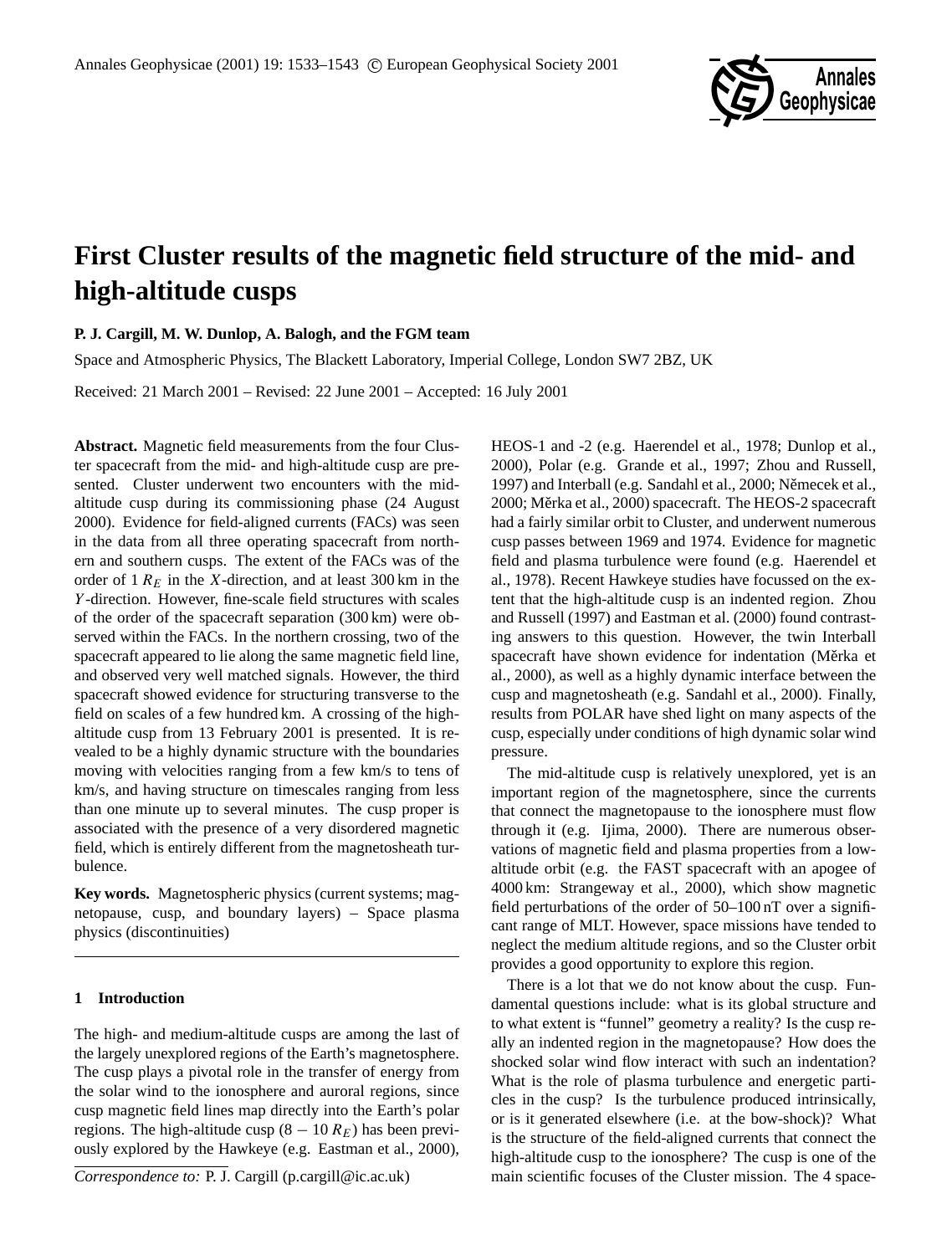

**Fig. 1.** The Z, Y and X magnetic field components in SM coordinates, and the field magnitude between 07:00 and 11:30 UT on 24 August 2000. Data from three spacecraft  $(1-3)$  are shown by black, red and green, respectively. There is no data available from spacecraft 4 on this date. Note the disturbed times (07:26–08:00 and 10:07–11:15).

craft will make many passes through the cusp regions during the mission. The Cluster orbit is such that we may expect crossings of the medium altitude cusp  $(4 - 6 R_E)$  when the spacecraft apogee is tailward of the Earth, and crossings of the high altitude cusp (8 – 11  $R_E$ ) when the apogee is in the solar wind.

This paper uses magnetic field measurements from the early phase of the Cluster mission to address two topics of importance to cusp physics, namely, the nature of fieldaligned currents and the presence of an indentation, as manifested by weak magnetic field regions in the cusp. We present data from the magnetic field experiment (Flux Gate Magnetometer (FGM), Balogh et al., 1997; 2001) obtained in both mid- and high-altitude cusp regions. During commissioning, 3 spacecraft measurements were obtained in the medium altitude cusp during late August 2000. Section 2 presents the results from this encounter. In late January and early February 2001, Cluster had its preliminary encounters with the high altitude cusp. In Sect. 3, we present the first magnetic field results from these cusp crossings.

#### **2 The medium altitude cusp crossings of 24 August 2000**

The FGM instruments and early in-flight performance are described fully in Balogh et al. (1997, 2001). For this study, we restrict ourselves to spin-averaged (4 s) data in order to study the larger scale structure of the cusp. Studies using higher resolution data will be presented in future publications.

Figure 1 shows the time history of the three magnetic field components from the three commissioned magnetometers between 07:00 and 11:30 UT on 24 August 2000. The magnetosphere was in a quiet state during this time, with small values of the  $Kp$  index (< 3) being recorded. Solar magnetic (SM) coordinates are used, with the Z-axis parallel to the north magnetic pole, and the Y -axis perpendicular to the Sun-Earth line towards dusk (Kivelson and Russell, 1995). SM coordinates are well suited to regions of the magnetosphere where the magnetic structure is controlled more strongly by the Earth's dipole than by the solar wind. We found that SM coordinates organised the data slightly better than Geocentric Solar Magnetospheric (GSM) coordinates in the sense that the slow evolution of the dipole tilt angle is removed. At this time, there was only data from the FGM experiments on spacecrafts 1–3. The  $4<sup>th</sup>$  FGM instrument was being commissioned at this time. Although we do not have a complete four spacecraft set of data, we believe even with three spacecraft, this data set is of outstanding scientific interest. A standard colour-coding is used: spacecraft 1–4 are shown by black, red, green and blue, respectively.

Figures 2a, b show the Cluster orbit in the SM  $X-Z$  plane (Fig. 2a) and SM  $X - Y$  plane (Fig. 2b). The details of both plots are found in the figure captions, but we note here that the spacecraft separation vectors are 20 times larger on the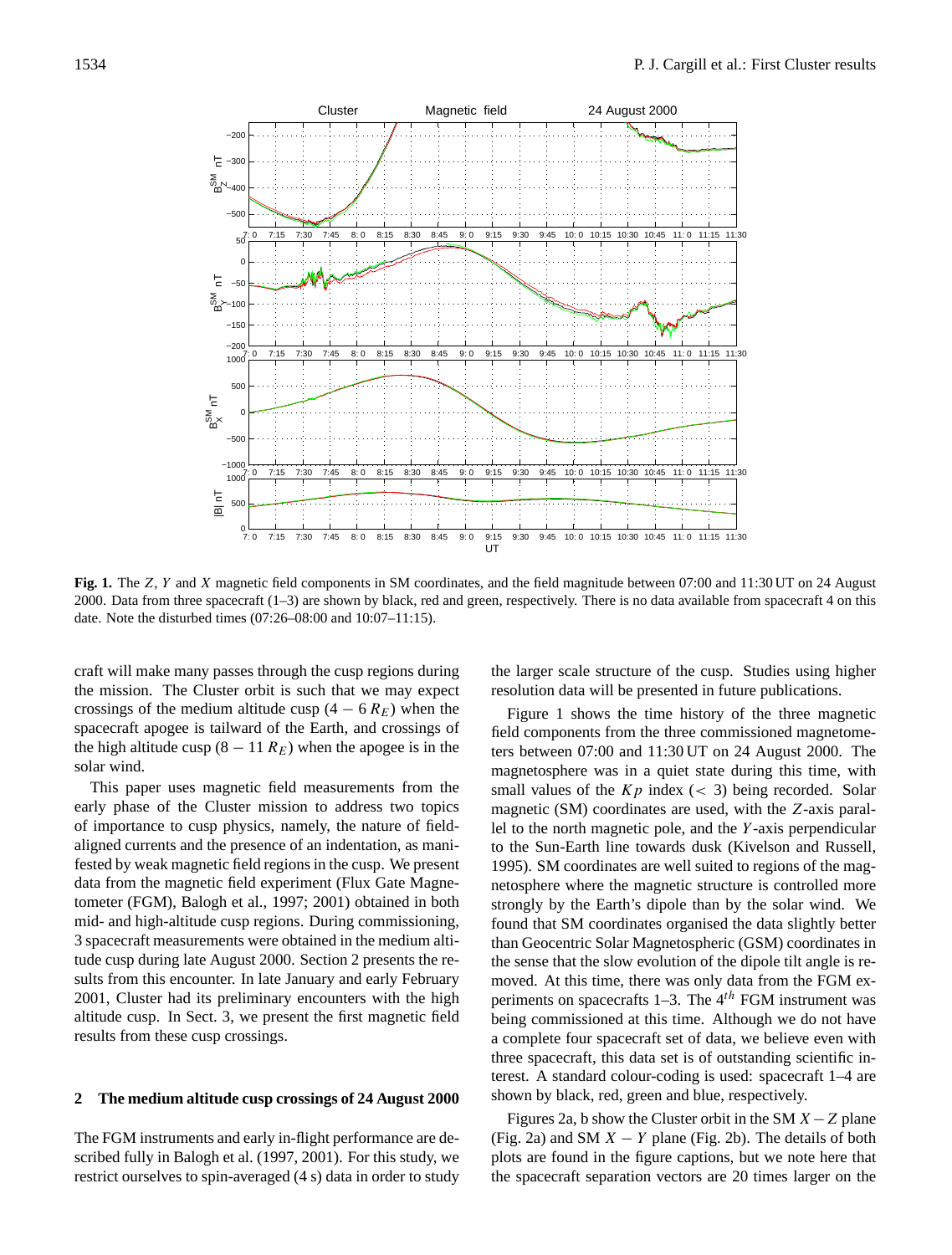plots than in reality. For example,  $2 R_E$  on the plots corresponds to a separation of approximately 600 km. The solid lines are magnetic field lines calculated from the Tsyganenko (1989) (T89) model with  $Kp = 1 +$ , and show the approximate location of the spacecraft with respect to a model magnetosphere. The blue dots show the position of the spacecraft at every hour, with key times indicated. The spacecraft configurations are shown at the time along the orbit corresponding to the location of spacecraft 1 (black).

The overall field profiles shown in Fig. 1 between 07:00 and 11:00 UT are what one would expect for this orbit, and compare well with the Tsyganenko (1989) model with a  $Kp$ value of  $1+$  (M. W. Dunlop, unpublished work, 2000). The important features for the present study are the disturbed regions between 07:26 and 08:00 UT, and between 10:07 and 11:15 UT. Referring to the orbit plots, we see that according to the T89 model (Fig. 2a), these disturbed regions correspond to the spacecraft when it is located in the mid-altitude cusps  $(4 - 6 R_E)$ . The alignment with the theoretical cusp location is almost exact for the southerly crossing (the spacecraft are at  $Y = 0$  in SM coordinates), but there is a small displacement (about 1  $R_E$  in the duskward direction) for the northerly crossing. The field structure in the  $Y_{SM}$  direction differs between the two regions. The field structure in the southerly pass does not appear to have any organised structure, but rather it consists of a series of large oscillations. In the northerly pass, there is a clear bipolar signature with first a duskward and then a dawnward component, superposed on the background field which does not itself change significantly.

Given their location, we suggest that these disturbed field regions are the consequence of field-aligned currents flowing between the high-altitude cusp and the aurora. One would expect from Ampére's law that the main magnetic field components due to the field-aligned current would be in the Y and  $X$  SM directions, but with the  $X$ -component becoming more important as the terrestrial field lines swing away from Z-direction (see Fig. 2).

Figure 3 shows the solar wind plasma and magnetic field as measured by the Advanced Composition Explorer (ACE) spacecraft between 04:00 and 12:00 on 24 August 2000. The magnetic field measurements are shown every 16 s, while the plasma measurements are five-minute averages (higher resolution plasma data is not available for a significant fraction of the interval). The solar wind was relatively quiet, with a velocity between 300 and 400 km/s. The most notable feature is the high initial density (20 cm<sup>-3</sup>) that decreases at around 06:00 to more typical solar wind values. The Z-component of the Interplanetary Magnetic Field (IMF) is initially northward, but turns southward at 07:15 UT, and fluctuates thereafter between positive and negative. Finally, at 06:35, the Y -component swings from dawnward to duskward.

For the first cusp encounter, the delay time from ACE to the cusp is approximately 1 h and 20 min, so that one is interested in looking at the solar wind between 06:05 and 06:40. This corresponds to a predominately northward IMF. The southward turning should arrive at approximately 08:35,



**Fig. 2.** The Cluster orbit between 03:00 and 17:00 on 24 August 2000 in the  $X-Z$  SM plane (top panel) and  $X-Y$  SM plane (bottom panel). The spacecraft are colour-coded (black, red, green and blue for spacecraft 1–4, respectively). The relative position of spacecraft 4 is shown even though there is no magnetometer data available. The blue dots denote the time, measured every hour. Magnetic field lines based on the Tsyganenko (1989) model are superimposed for context. The spacecraft separations shown are 20 times larger than in reality. The spacecraft configurations are shown at a time corresponding to the location of spacecraft 1 (black) along the orbit.

after Cluster has left the cusp. For the second encounter, the delay from the ACE to the cusp is now approximately 1 h and 8 min, so one is interested in the solar wind between 09:00 and 10:10. During this time, the IMF is primarily in the duskdawn direction, with a weaker  $N/S$  component that changes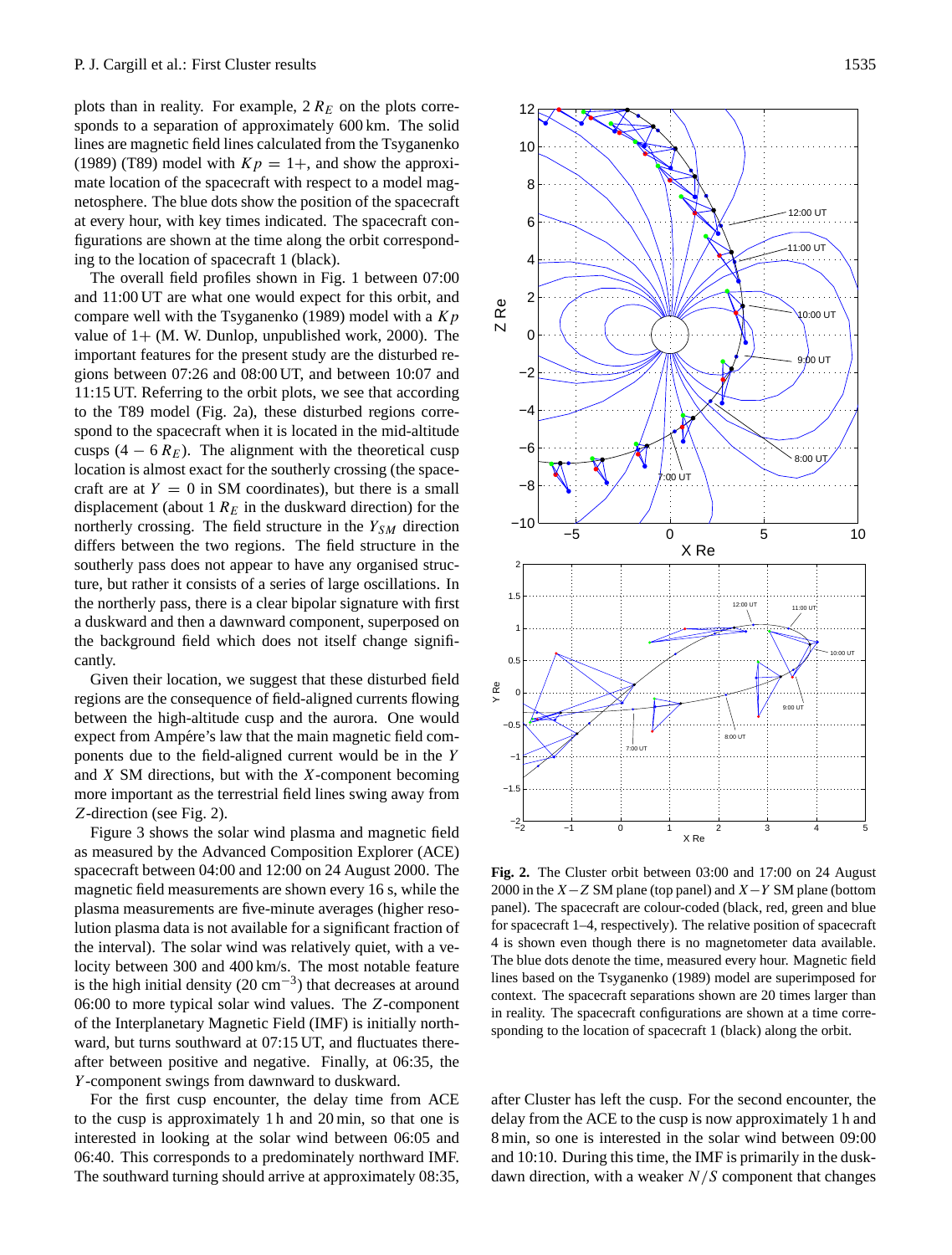

**Fig. 3.** The solar wind conditions measured by the ACE spacecraft between 04:00 and 12:00 UT on 24 August 2000. The six panels show  $B_X$ ,  $B_Y$ ,  $B_Z$ ,  $B$ ,  $N$  and  $V$ , respectively.

sign three times in this interval.

We now proceed to analyse the two local regions of FACs. Figure 4 shows 40 min of data from the southward cusp pass in SM coordinates. For this encounter, spacecraft 1 and 3 are located at roughly the same Y position (the separation is  $60 \text{ km}$ ), with spacecraft 2 displaced by  $200 \text{ km}$  in the Ydirection from spacecraft 3. In the  $X - Z$  plane, spacecraft 2 and 3 are at roughly the same X location, with spacecraft 1 leading the other two by 150 km.

As shown in Fig. 4, the background field seen by each of the spacecraft is different, corresponding to their different locations in the magnetosphere. The main magnetic field disturbance begins at approximately 07:28, lasts until 07:48, and consists of large  $(30-40 \text{ nT})$  disturbances in the Y- and X-components, with smaller oscillations (5–10 nT) in  $B_Z$ . This is consistent with a current flowing mostly in the Zdirection (SM). Based on Fig. 4, we note:

1. The overall duration of the FACs as seen by all spacecraft are roughly the same. For a spacecraft formation speed of 6 km/s, this corresponds to 7200 km (1.12  $R_E$ ),

assuming that the whole FAC structure is not moving with respect to the spacecraft. In addition, the overall extent of the FACs in the Y -direction is clearly larger than the separation between spacecraft 1 and 2 (200 km).

- 2. The fields measured by spacecraft 1 and 3 have very similar profiles, with the signal from spacecraft 1 leading that from spacecraft 3 by between 10 and 30 s in the more obvious structures. Some of these structures are thus convecting across the spacecraft, while others may be stationary. Spacecraft 1 and 3 are at roughly the same  $Y$ -location, and so one might expect them to fly through similar structures (except for a small shift in the background field strength). In addition, the signals at spacecraft 1 would be expected to preceed those at spacecraft 3 (see above).
- 3. The field measured by spacecraft 2, while following a similar "envelope" to that seen by the other two spacecraft, shows, however, marked differences. For example, the lag in the signal seen by spacecraft 2 can vary from 0 s to 1 min. This is likely to be evidence for structuring in the Y -direction, as opposed to spacecraft 2 which sees the same structure as seen by spacecraft 1 and 3.

We now discuss point (3) further by considering detrended data shown in Fig. 5. The de-trending involve calculating a two-minute average of the background field, and then subtracting this from the total signal. The full extent of the field disturbance seen by all three spacecraft is still apparent here, with the dominant role of the  $X$ - and  $Y$ -field components being clear. We focus on two features that are readily apparent in this data.

- 1. One of the most obvious features in Fig. 5 is the largeamplitude pulse in  $B<sub>Y</sub>$  that peaks at around 07:40 UT. This is clearly a structure that moves at a variable speed across all three spacecraft. Spacecraft 1 and 3 see roughly the same structure, with a delay of approximately 30 s at the start (corresponding to an approximately stationary structure), decreasing to 15 s at the end (corresponding to a structure moving in the negative X-direction at a few km/s). However, while the overall field envelope seen by spacecraft 2 is of the same duration, the initial rise of the field occurs on a different timescale, with a two-step rise: the decay closely maps that seen by spacecraft 1 and 2. We argue that this is evidence for structure in the FACs on the scale of the spacecraft separation in the SM Y -direction. If this structuring was on a smaller scale than the separation , the signals seen by spacecraft 1 and 2 would be uncorrelated. On the other hand, structuring on a larger scale than the separation would lead to almost identical profiles. Thus, we infer currents on the scale 200 km.
- 2. A second feature of interest occurs between 07:33 and 07:37. Spacecraft 1 and 3 detect a series of structures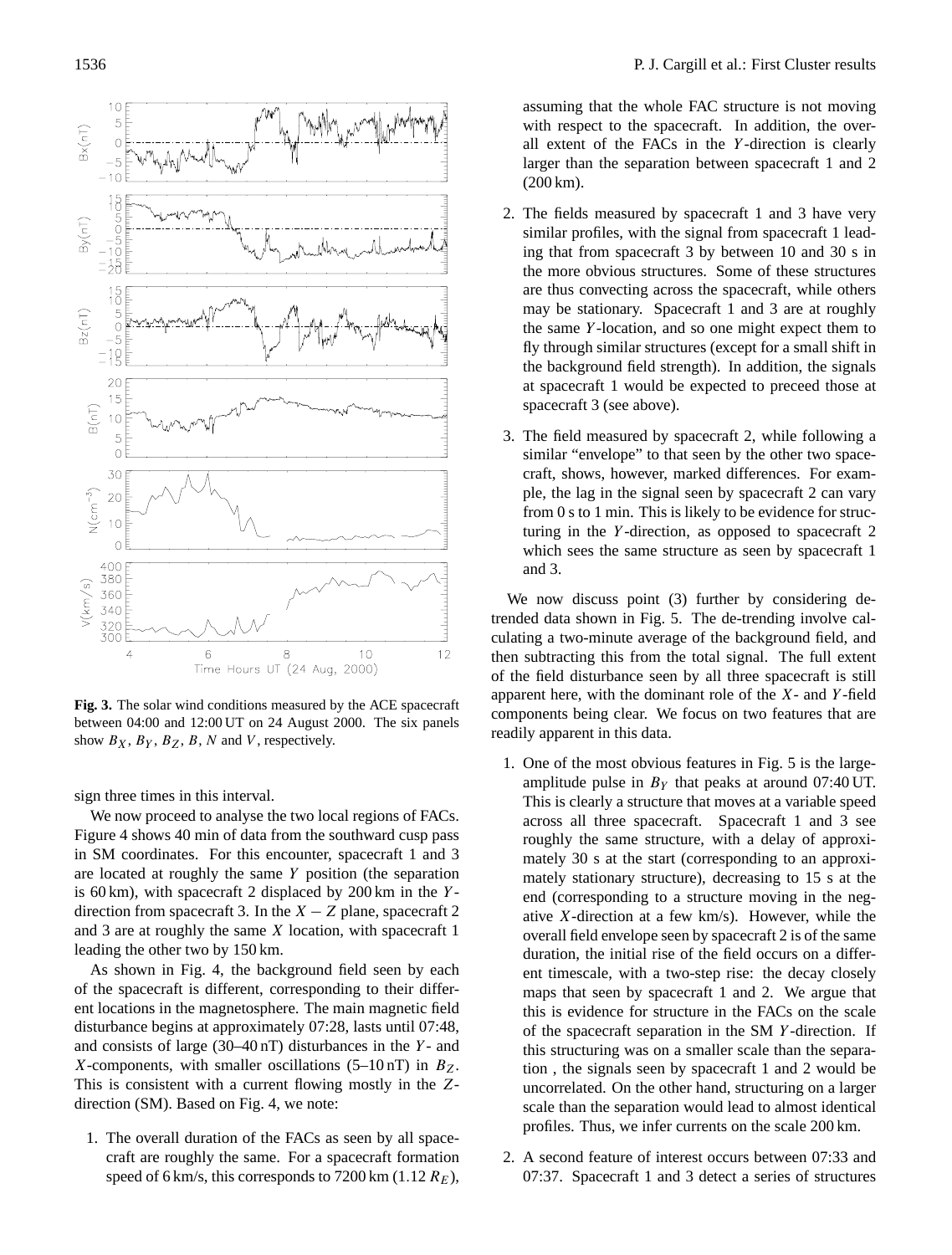

**Fig. 4.** The Z, Y and X magnetic field components in SM coordinates between 07:15 and 07:55 UT on 24 August 2000. This corresponds to the region of field-aligned currents in the southern cusp.



**Fig. 5.** De-trended magnetic field components and field magnitude between 07:27 and 07:45 UT on 24 August 2000. The de-trending was done by calculating 2 min averages of the background field, and then subtracting this from the total signal.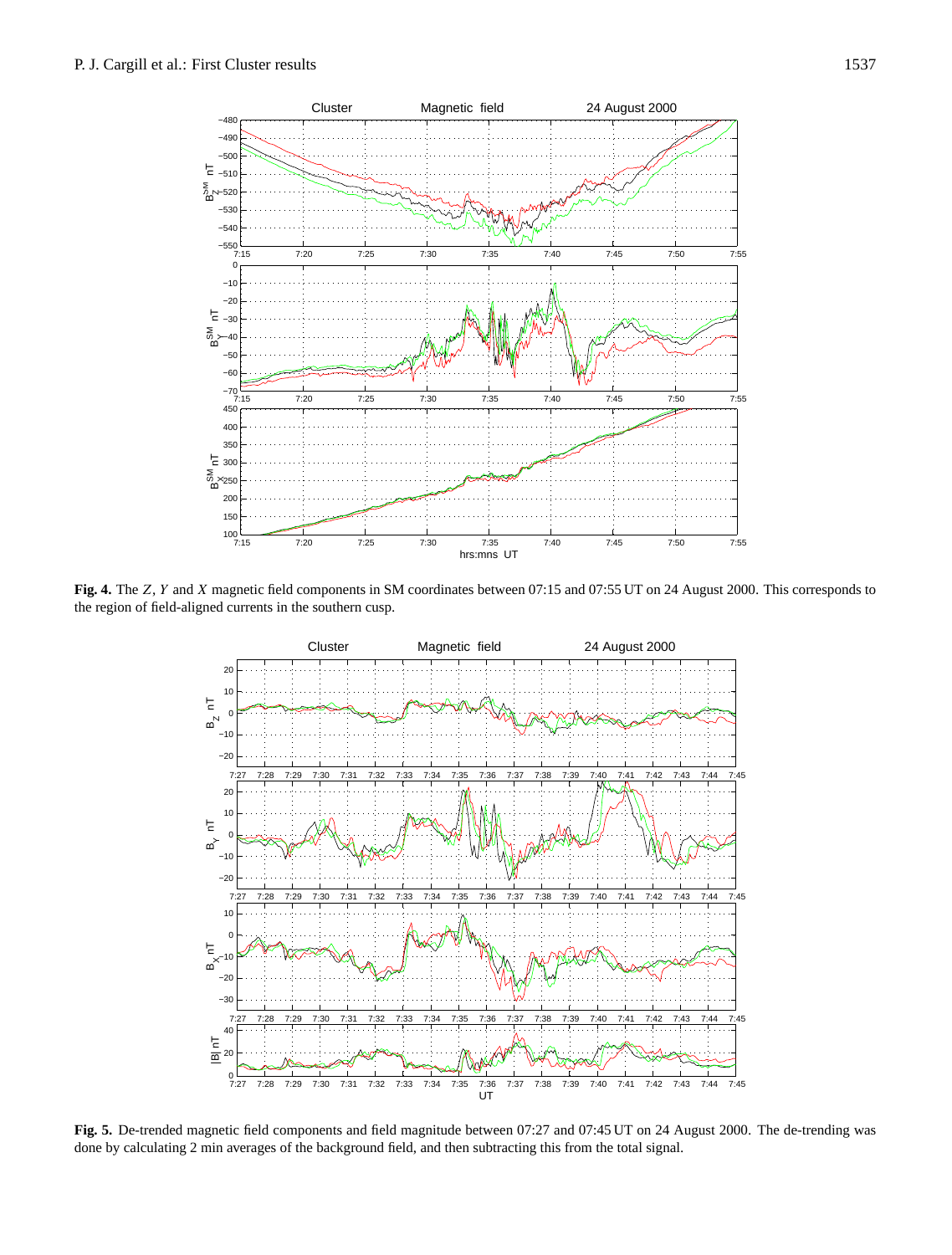

Fig. 6. The Y, Z and X magnetic field components in SM coordinates between 10:15 and 11:00 UT on 24 August 2000. This corresponds to the region of field-aligned currents in the northern cusp.



**Fig. 7.** The de-trended magnetic field components between 10:15 and 11:00 UT on 24 August 2000.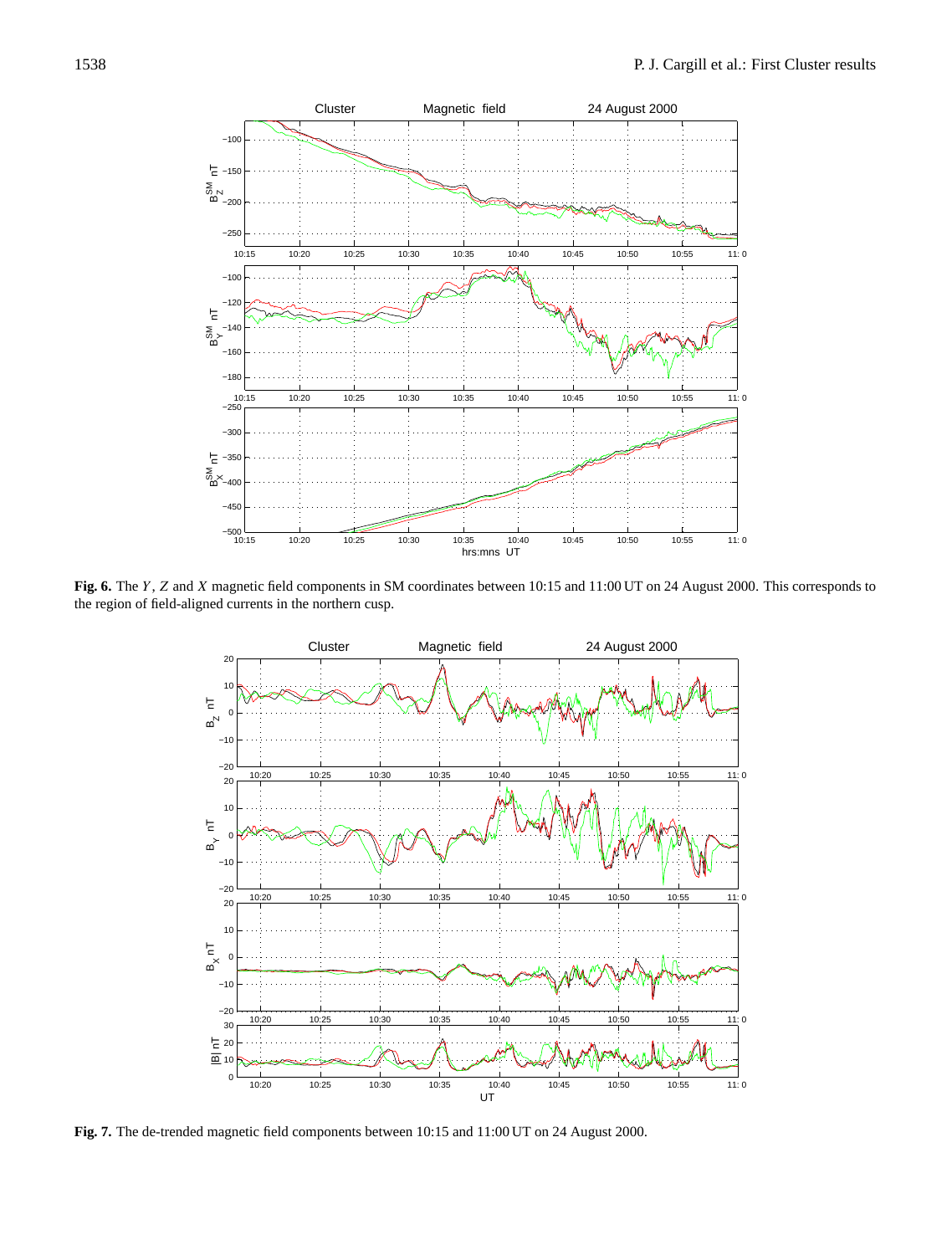with a delay of approximately 10 s between the spacecraft. These are a series of structures moving in the negative X-direction over the spacecraft at between 10 and 12 km/s and have scales of the order of 120–300 km. While the exact profiles are not identical, the overall form clearly is, and so we infer that the two spacecraft are flying through the same structure. This is in contrast to the field seen by spacecraft 2. The initial pulse between 07:35:00 and 07:35:40 is broadly similar. However, the subsequent  $Y$ -field structure is entirely different, which is indicative of structuring of the FACs, in this case, on a scale of less than 200 km (the separation in the Y -direction).

The corresponding data for the northern cusp crossing are shown in Figs. 6 and 7. Again, SM coordinates are used, and Fig. 7 shows the de-trended data. These figures show that the FACs are evident between 10:15 and 11:15. For this encounter, spacecrafts 1, 2 and 3 are separated by 450 and 350 km in the X-direction, with spacecraft 3 leading spacecraft 2, which, in turn, leads spacecraft 1. The three spacecraft have minimal Y-separation (maximum of  $30 \text{ km}$ ), but in the Z-direction, spacecraft 3 is higher than spacecraft 1 and 2 by 250 km (see Figs. 2a, b for details). We believe that this configuration implies that spacecraft 1 and 2 are lying (approximately) along the same magnetic field line (see T89 plot in Fig. 2a), with spacecraft 3 leading the other two, and thus located on a different field line. The large-scale field structure has the following properties:

- 1. Superficially, we note that  $B<sub>Y</sub>$  has a more ordered structure here than in the southward pass, with first a positive and then a negative excursion. Indeed  $B<sub>Y</sub>$  first decreases below and then increases above its ambient value (Fig. 1), with maximum excursions of roughly 40 nT. At the same time, the X-field does not appear to show perturbations of a similar size. The fluctuations in the Z-field are also quite notable, of the order of 20 nT or so. One interpretation of the difference between the values of the  $Y$ - and  $Z$ -components is that Cluster is flying through a large-scale cylindrical current channel, with the current flowing in the Z-direction and lasting from approximately 10:30 until 11:00. The relatively small value of  $B_X$  would arise if the three spacecraft flew through the centre of the current channel.
- 2. The fields seen by spacecraft 1 and 2 have very similar profiles. This is consistent with their lying along approximately the same magnetic field line. However, there is sometimes a small delay of spacecraft 2 with respect to spacecraft 1 and vice versa (see below).
- 3. The field seen by spacecraft 3 has the same overall envelope as the other two, but sometimes leads and at other times trails the other two field profiles.

As with the southerly cusp encounter, the fine structure of the field is seen better by the examination of de-trended data shown in Fig. 7. We draw the following conclusions:

- 1. The similarity of the fields measured by spacecraft 1 and 2 is even clearer here than in Fig. 6. For much of the time they are indistinguishable. If we assume that changes in the FACs propagate at the Alfvén speed (taken as  $10^4$  km/s), then changes between the two spacecraft would only be evident on timescales of  $\ll 1$  s. The small differences seen are likely to be due to the two spacecraft temporarily sampling different field lines.
- 2. From 10:22 until 10:30, prior to entry into the main region of FACs, spacecraft 3 sees a similar structure to spacecraft 1 and 2, but approximately 90 s earlier. This is consistent with the three spacecraft flying through an approximately stationary magnetic field structure.
- 3. After 10:30, the current structure becomes more complicated. While spacecraft 1 and 2 continue to see almost identical fields, it is difficult to identify any relationship between the fields seen by spacecraft 1 and 2, and spacecraft 3. This de-correlation is on a scale of separation between spacecraft 3, and spacecraft 1 and 2, i.e. roughly 450 km.

The reason for this highly disorganised current structure is unclear. The IMF is predominantly in the e/w direction, with a weak  $N/S$  component. The IMF  $B_Z$  is southward between 07:50 and 10:30, except for a 25 min interval between 09:15 and 09:40 when it turns northward. With a 1 h 8 min delay from the L1 point to the magnetosphere, the northward field might be expected to arrive between 10:25 and 10:50, although there are obviously uncertainties in this timing. It is thus unclear whether the change in the FAC properties after 10:30 is due to the change in the direction of  $B_Z$  in the solar wind. However, such values of interplanetary  $B<sub>Z</sub>$  are unlikely to lead to strongly driven magnetopause reconnection. One possible conclusion is that the structure of the FACs is intrinsically fine-scale, even at quiet times. Further cusp midaltitude crossings which will be made during the summer of 2001 will help revolve this point.

#### **3 The high altitude cusp crossing of 13 February 2001**

In early 2001, Cluster had its first encounter with the highaltitude cusps. Figure 8 shows a summary of the orbit and magnetic field measurements from the cusp crossing at 20:00 on 13 February 2001. The upper panel shows the spacecraft position as a function of time projected onto the  $X - Z$ plane. The orbit projection onto the GSM  $X - Y$  plane is not shown since all of the spacecraft were at approximately  $Y = 2 R_E$  throughout the encounter. Projected T89 field lines are shown for reference. During the cusp encounter, spacecraft 1 led the others in the X-direction by between 400 km (spacecraft 4) and 600 km (spacecraft 2 and 3). Spacecraft 1 and 4 were displaced from spacecraft 2 and 3 by approximately 250 km in the Y -direction. One would thus expect any magnetopause or cusp crossing to be seen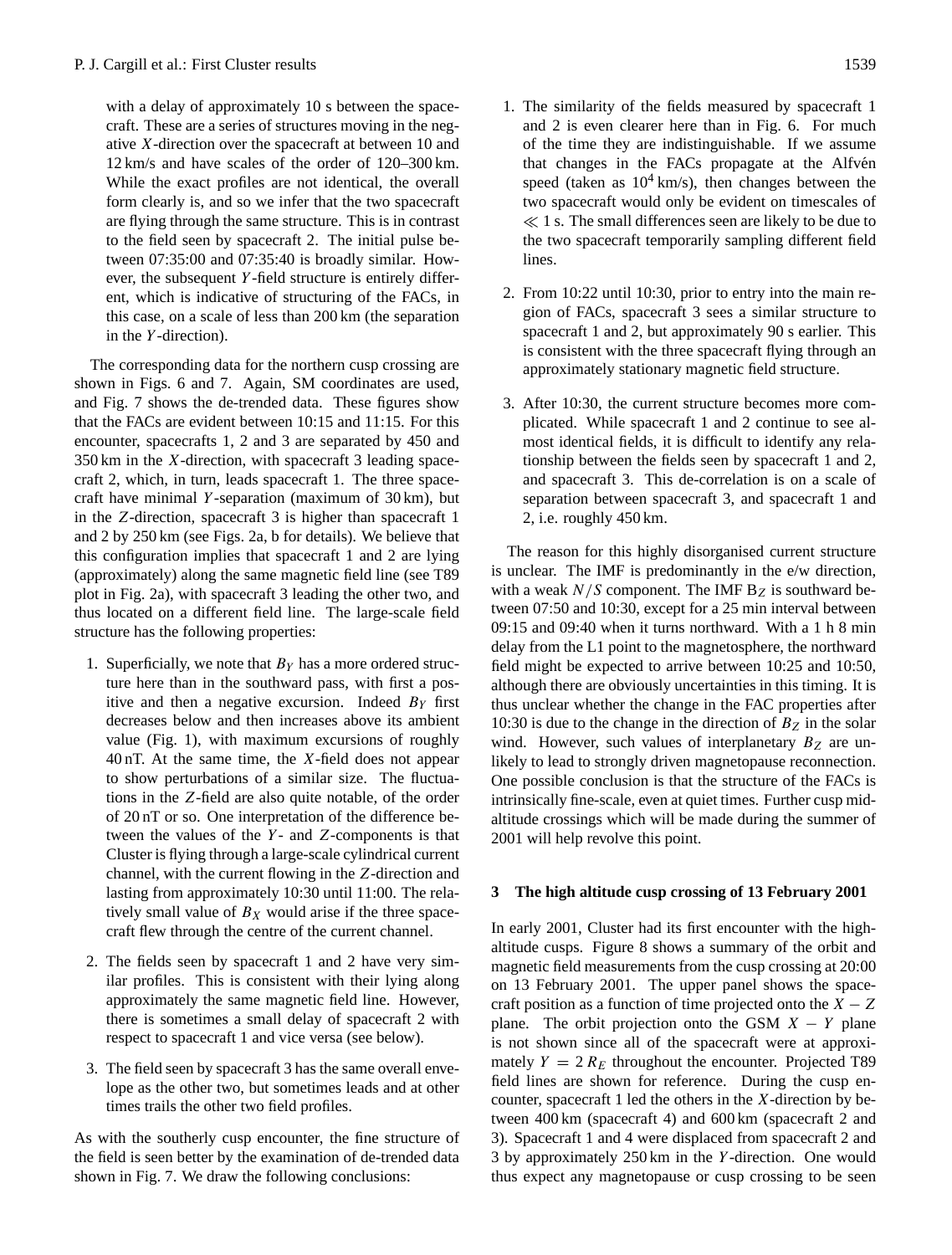

**Fig. 8.** The top panel shows the Cluster orbit on 13 February 2001 in the  $X - Z$  GSE plane. The lower panel shows the magnetic field magnitude measured by the four Cluster spacecraft between 19:00 and 21:00 UT. The standard colour-coding is used. Note the field depression corresponding to the cusp between 20:00 and 20:10 UT.

first by spacecraft 1, and then by the other three in quick succession.

The upper panel of Fig. 8 suggests that the inward encounter of the southern cusp should occur at around 20:00 UT on 13 February. The lower panel of Fig. 8 shows the magnetic field magnitude seen by the four Cluster spacecraft for two hours centred on 20:00 UT. The four spacecraft are first in the magnetosheath, which can be identified by the high levels of magnetic field turbulence. The cusp is identified as the region of the field drop-out, commencing at roughly 20:00 and ending at roughly 20:07. This is followed by a region with large field fluctuations (there is a possible partial cusp re-entry at 20:12) and the magnetosphere proper was entered at approximately 20:25. The total time spent by Cluster in the cusp itself was 7 min, with a further 18– 20 min in the region between the cusp and magnetosphere, presumably a boundary layer of some form. We believe this encounter probably occurred at the tailward edge of the cusp (see below), so that the full extent of the cusp was not sampled.

The relevant observations from ACE are shown in Fig. 9. The temporal resolution of the magnetic field and plasma measurements are 16 and 64 s, respectively. The solar wind



**Fig. 9.** The solar wind conditions measured by the ACE spacecraft between 17:00 and 21:00 UT on 13 February 2001. The six panels show  $B_X$ ,  $B_Y$ ,  $B_Z$ ,  $B$ ,  $N$  and  $V$ , respectively.

speed was in the range of 520–550 km/s for several hours during the latter part of 13 February, but with a modest density of  $5-6 \text{ cm}^{-3}$ . The IMF had turned southward before 17:00 UT, and remained pointing in that direction for the remainder of the day. The strength of the southward field varied, with a minimum of  $-10$  nT and for the time of interest it was in the range of  $-5$  to  $-6$  nT. There was no significant dawn-dusk field after 18:00 UT. Thus, the magnetosphere was in a state where significant magnetic reconnection would be expected at the sub-solar point, and the polewardpropagating signatures of such reconnection make the interpretation of the cusp more difficult (e.g. Smith and Lockwood, 1996). For the measured solar wind speed, the transit time from ACE to the cusp is approximately 48 min. Thus, for the encounter at 20:00, the relevant IMF is a southward field of around −7 nT.

A more detailed presentation of the data in GSE coordinates from the half hour period between 19:48 and 20:18 is shown in Fig. 10, with the period between 20:00 and 20:10 shown in Fig. 11. The main results from this encounter are: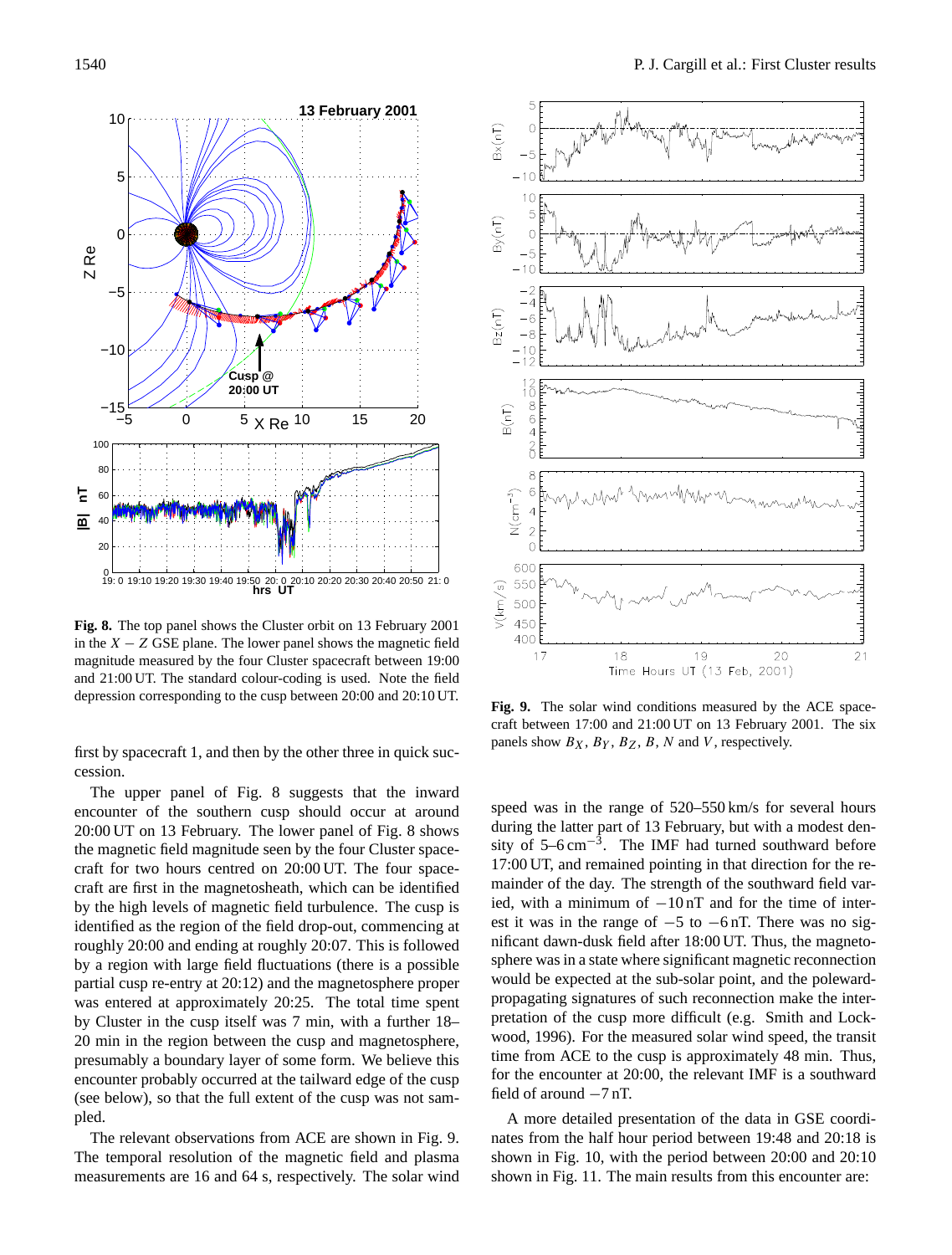

**Fig. 10.** The three magnetic field components, the angles θ and φ and the field magnitude between 19:50 and 20:20 UT on 13 February 2001.

- 1. Prior to 19:50, Cluster experiences magnetosheath conditions, with waves and other disturbances seen by spacecraft 2–4 prior to spacecraft 1. This is consistent with convecting structures. There is no evidence of an obvious magnetopause crossing prior to cusp entry (this would appear as an abrupt change in the field seen by spacecraft 1, followed by a change at the other three spacecraft).
- 2. Convecting structures are still evident up to cusp entry. Examination of the  $B<sub>Y</sub>$  and  $\theta$  plots between 19:57 and 20:00:30 show signals seen first by spacecraft 3 and 4 (green and red), then by spacecraft 4 (blue), and finally by spacecraft 1 (black). Examination of the upper panel of Fig. 8 indicates that this is the expected order for structure as it is swept along the magnetopause, perhaps the consequence of sub-solar reconnection. How-

ever, these convecting structures are less apparent in  $B_X$ , which is significantly weaker.

3. Entry into the cusp occurs between 20:00:00 and 20:01:00 UT. It is associated with a significant field rotation and a decrease in  $B<sub>Y</sub>$  to nearly zero. Cusp entry also appears to all four spacecraft as a smooth decrease in field magnitude. There is no obvious order: the decrease does not occur first at spacecraft 1, as would be expected for a magnetopause crossing. Using minimum variance analysis (MVA), we have calculated the local normal at the boundary between the cusp and magnetosphere. On entry (20:00–20:01), the normal direction in GSE coordinates is  $(0.96, -0.22, -0.15)$ , with all spacecraft having the same normal to within 5%. The interpretation of this cusp entry is unclear. We believe that the interval between 20:00 and 20:07 does corre-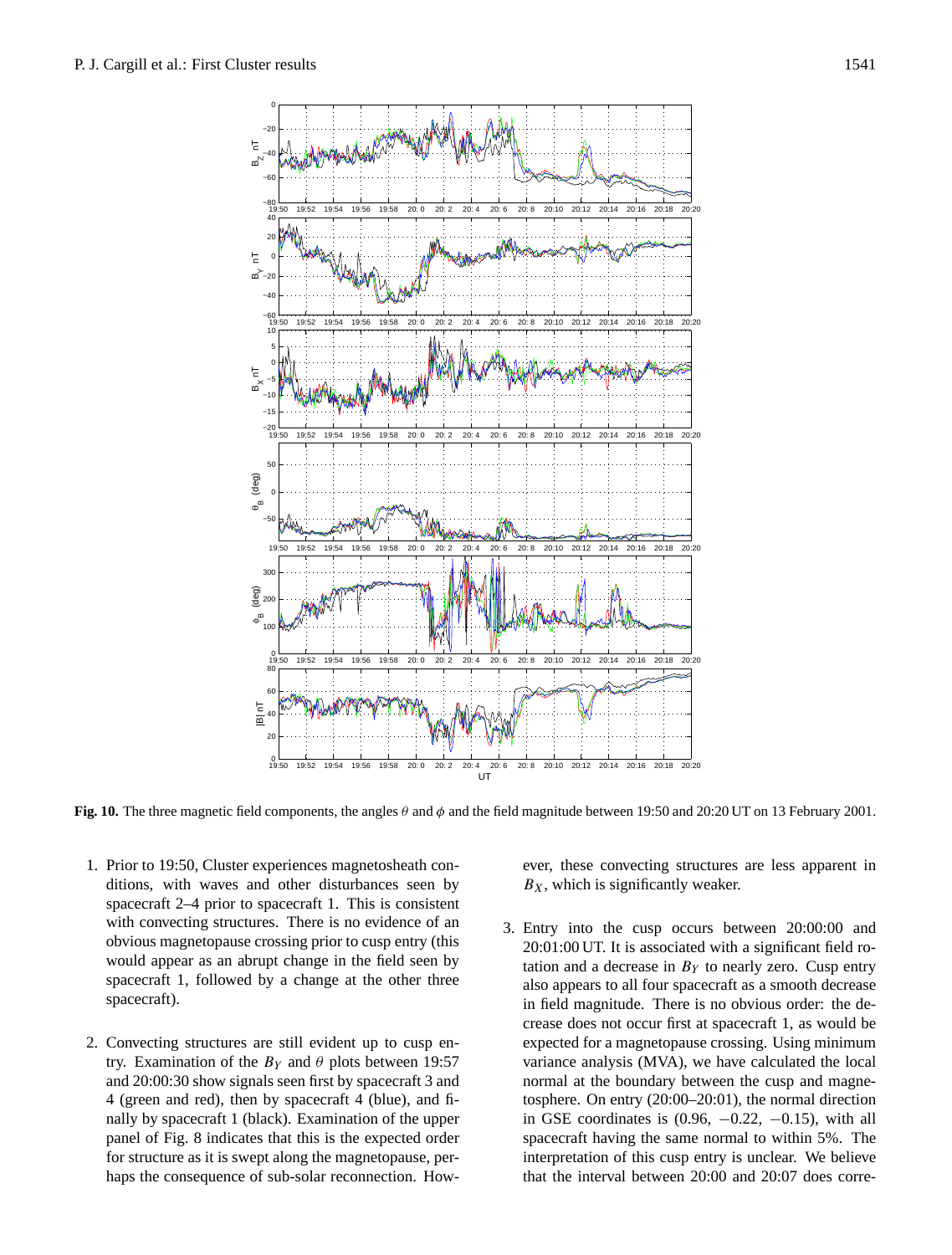

**Fig. 11.** The three magnetic field components, the angles θ and φ, and the field magnitude between 20:00 and 20:10 UT on 13 February 2001.

spond to the cusp, but the absence of a clear magnetopause entry is puzzling. Instead, entry appears to take place through a transient magnetosheath structure with a significant dawn/dusk field component. Further analysis (including plasma and wave data) is needed to resolve this issue and will be presented elsewhere.

4. The exit from the cusp takes place between 20:07 and 20:08, identified by the increase in the field magnitude and a settling down of  $\theta$  such that the field now points almost southward, which is the expected magnetospheric field orientation. Upon exit (20:07–20:08 UT), the normal direction is  $(1.0, -0.07, -0.03)$ . This is consistent with the spacecraft appearing to leave the cusp through its rear (tailward) boundary. The exit from the cusp occurs abruptly for spacecraft 1 (over about 20 s), while it is slower for the others (over about 1 min). We conclude that the cusp boundary is moving Earthward during this time, with speeds obtained from MVA of 20 km/s (at spacecrafts 2–4), and increasing to 45 km/s (at spacecraft 1). There is a small cusp re-entry experienced by the three trailing spacecraft (2–4), but not by the leading one (spacecraft 1) at around 20:12. This indicates that either the cusp boundary has moved tailward at a few km/s, or that a disturbance has detached from the cusp, and convects over the spacecraft (note the delay seen by spacecraft 4 with respect to spacecraft 2 and 3).

5. In the cusp itself,  $B_Z$  undergoes large amplitude fluctuations, while  $B_X$  and  $B_Y$  are quieter. While showing some differences on timescales of 4 s, the fields seen by spacecraft 2–4 are superficially quite similar. These three spacecraft lie in a plane that would be expected to